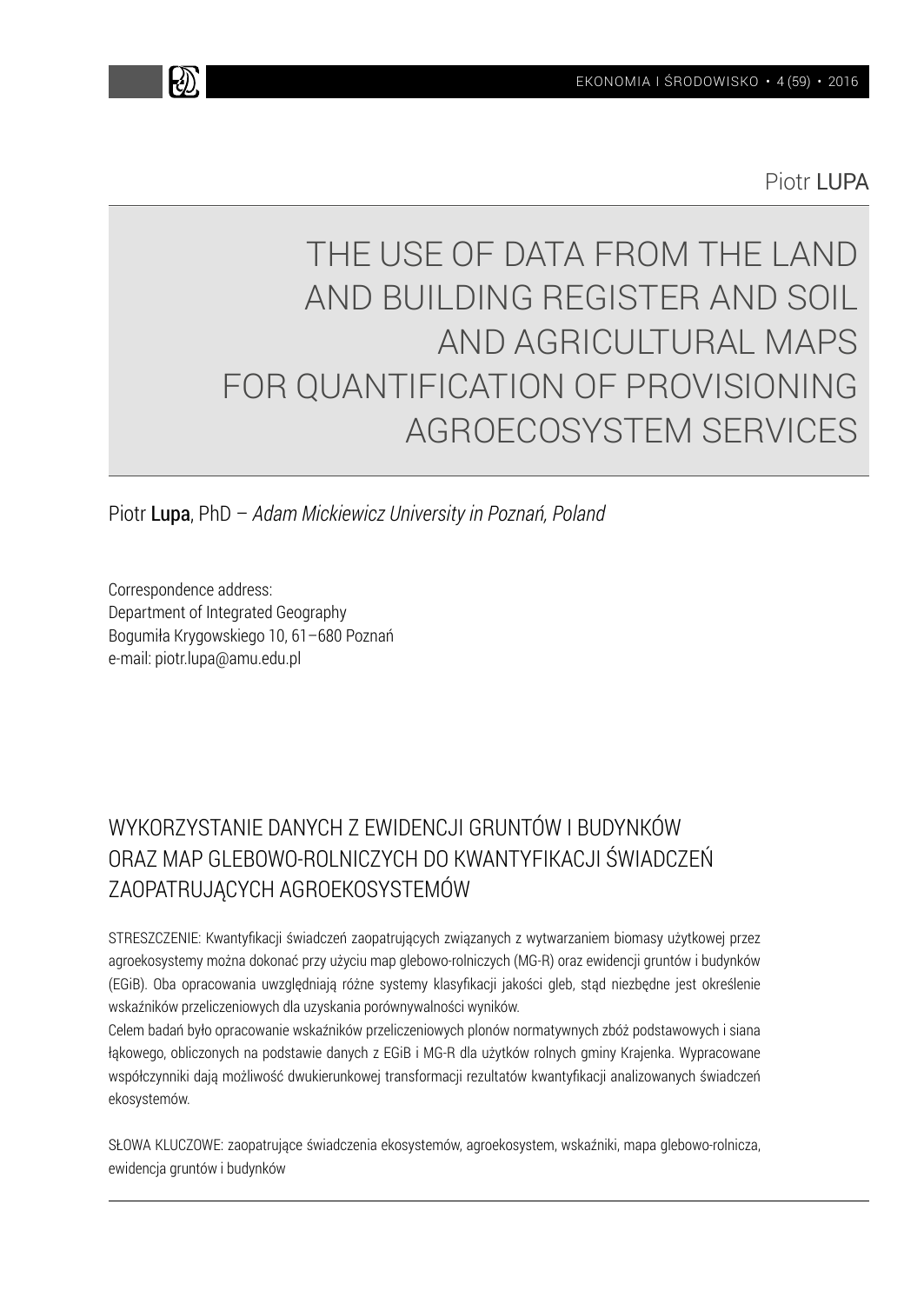### Introduction

Agricultural services fulfil a range of ecological, cultural and economic functions which are of deciding importance for the human existence. The superior role in relation to the other ones is the production of biomass, in particular, the production of plant biomass which constitutes food for people and fodder for animals<sup>1</sup>. In this aspect, the ability to produce usable biomass in agroecosystems, connected with the circulation of matter and the flow of energy, is the most important service from the provisioning services as it serves the satisfaction of basic biological needs of people2. It must be added that the provision of food and other organic material depends on the supply of supporting and regulating services, in particular those related to the pollination of cultivated plants by insects and the control of crop pest populations<sup>3</sup>.

The level of usable biomass production in agroecosystems is determined by natural factors as well as organizational and economic ones connected, amongst other things, with the adopted cultivation system and the agricultural technology used<sup>4</sup>. The main natural factors that determine the size of yield include the quality of soil, relief (lay of the land), soil humidity and agroclimate, which are the basis for valuation of the agricultural production area in Poland5.

Soil quality diversification in our country is presented in two spatial aspects. On a detailed scale, the land and building register (LBR) is usually used, which takes into account the valuation classification of agricultural land. On less detailed scales, the agricultural value of soils is reflected using soil and agricultural maps (SAM) based on division into agricultural soil suitability complexes. Both classification systems differ from each other, therefore, it is necessary to determine conversion factors between them to obtain

<sup>1</sup> Z.M. Rosin et al., *Koncepcja świadczeń ekosystemowych i jej znaczenie w ochronie przyrody krajobrazu rolniczego*, "Chrońmy Przyrodę Ojczystą" 2011 no. 67(1), p. 3–20.

<sup>2</sup> M. Degórski, *Wykorzystanie świadczeń ekosystemów w rozwoju regionów*, "Ekonomia i Środowisko" 2010 no. 1(37), p. 85–97; M. Degórski, *Socio-economic responses to the environment and ecosystem services in regional development*, "Geographia Polonica" 2010 no. 83(2), p. 83–95.

<sup>3</sup> K. Norris, S.G. Potts, S.R. Mortimer, *Ecosystem services and food production*, in: R.E. Hester, R.M. Harrison (eds), *Ecosystem services, Issues in Environmental Science and Technology*, vol. 30, 2010, p. 52–69.

<sup>4</sup> J. Kopiński, S. Krasowicz, *Regionalne zróżnicowanie warunków produkcji rolniczej w Polsce*, "Studia i Raporty IUNG-PIB" 2010 z. 22, p. 9–29.

<sup>5</sup> T. Witek (ed.), *Waloryzacja rolniczej przestrzeni produkcyjnej Polski według gmin*, Puławy 1981; S. Krasowicz, T. Stuczyński, A. Doroszewski, *Produkcja roślinna w Polsce na tle warunków przyrodniczych i ekonomiczno-organizacyjnych*, "Studia i Raporty IUNG-PIB" 2009 z. 14, p. 27–54.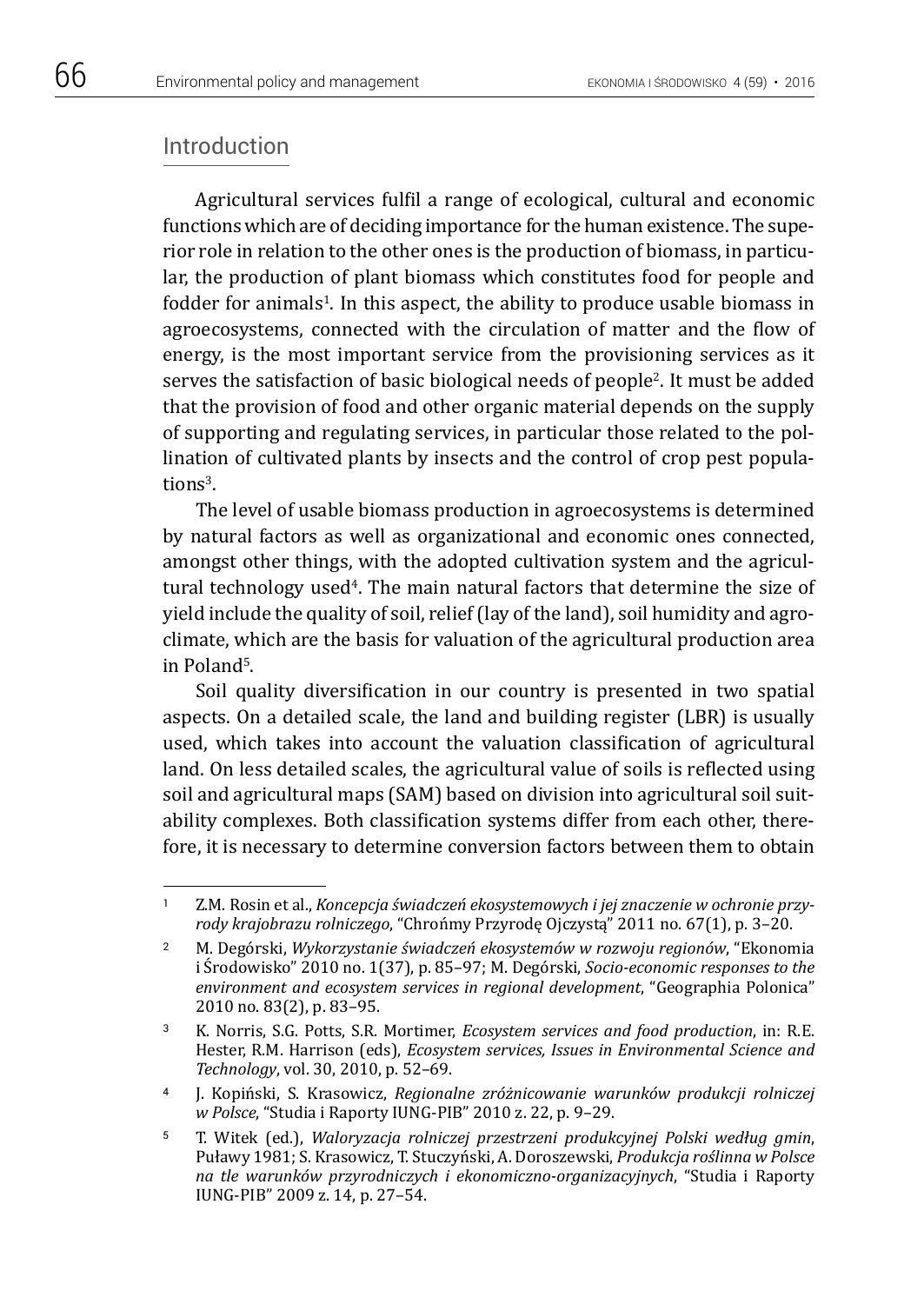comparable results. It is of significant importance for quantification of provisioning services for agroecosystems related to the provision of usable biomass.

Due to the spatial character of ecosystem services (ES), maps and datasets are a very important source of information in research conducted in this area6. This is confirmed by the common use of maps in various studies devoted to the quantification of ES7.

### Aim of the study

The aim of the research was to determine conversion factors of normative yields of basic cereals and meadow hay calculated on the basis of data from LBR and SAM.

An important stage on the way to achieving this research objective is updating the normative size of the yields of cereals assigned to soil valuation classes and agricultural soil suitability complexes based on literature sources. The update of crop yield indices was necessary due to the progressive, gradual increase in the average size of the cereal yield at its very high annual fluctuations<sup>8</sup>, which is confirmed by statistical data about varied yields of basic cereals in the years 1992–2015 (figure 1).



Source: own work based on CSO data.

<sup>6</sup> J. Boyd, *Location, Location, Location: The Geography of Ecosystem Services*, "Resources" 2008 no. 170, p. 10–15; J. Boyd, S. Banzhaf, *What are ecosystem services? The need for standardized environmental accounting units*, "Ecological Economics" 2007 no. 63, 2007, p. 616–626.

<sup>7</sup> According to the Web of Science database in the period 2007–2016 (as of 11/10/2016) were published 1176 English-language articles, the subject of which was associated with the use of maps in the study of ecosystem services (the search question was: *TS=[ecosystem AND services] AND TS=[map\*]*).

<sup>8</sup> J. Grabiński, G. Podolska, *Stan aktualny i perspektywy zmian w produkcji zbóż w Polsce*, "Studia i Raporty IUNG-PIB" 2009 z. 14, p. 55–70.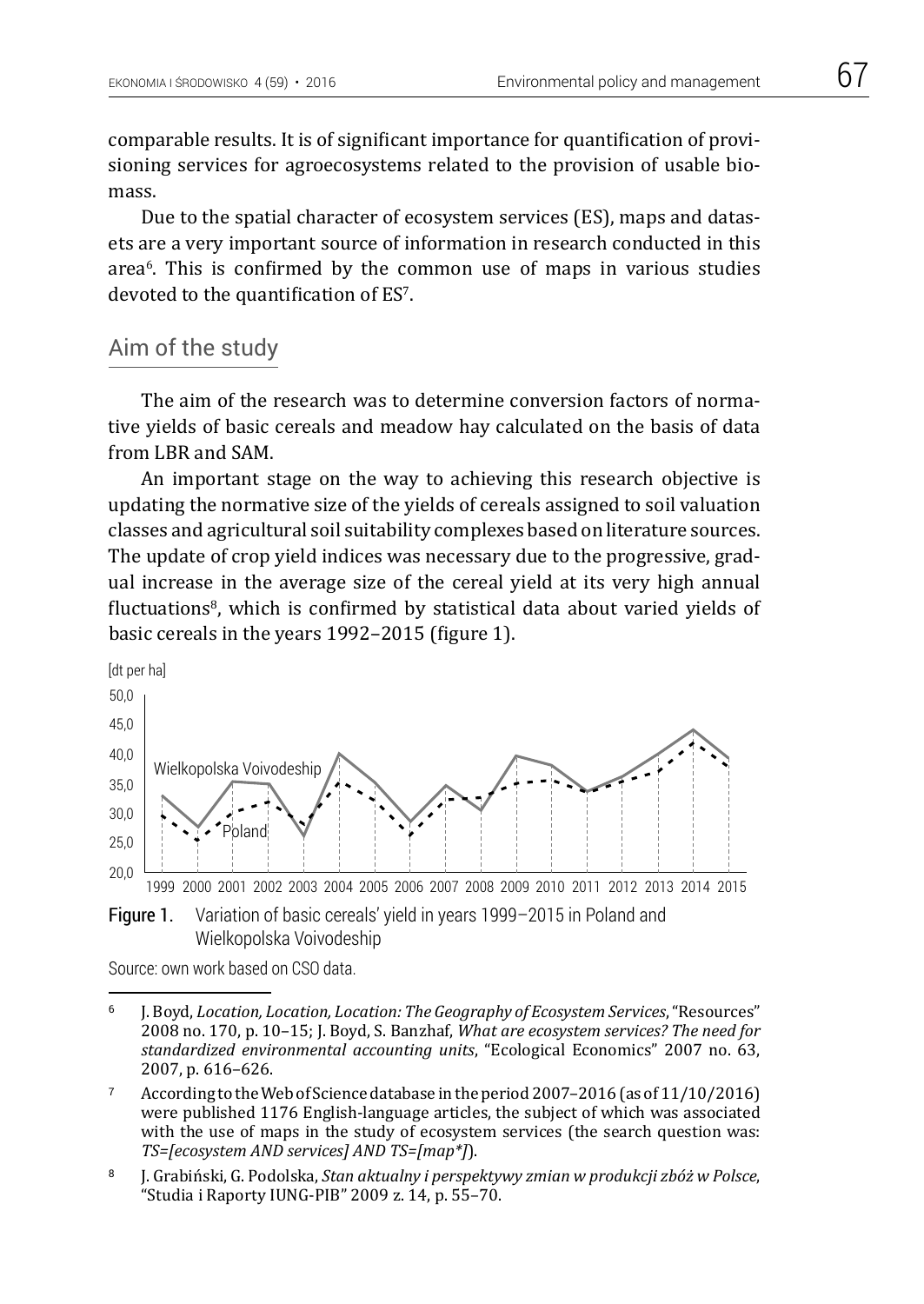An additional objective of the study was to estimate potential revenues from the sale of usable biomass per hectare of production area in a given soil valuation class and agricultural soil suitability complexes.

### Research area

The research included agroecosystems in the Krajenka Municipality (Złotów District) in the northern part of the Wielkopolska Voivodeship. The municipality is situated within two geographical regions – Krajenka Lakeland and Gwda River Valley.

The analyzed unit was the object of the author's research aimed at obtaining more details on the quantification of recreational and aesthetic services<sup>9</sup> and a determination of the influence of the scale of spatial data on the estimated size of selected ES10.

### Methods and assumptions

The research was based on simulation. It followed the assumption that provisioning services such as the production of usable plant biomass in agroecosystems may be estimated on the basis of detailed information about the yield from five basic cereal species (arable land) and meadow hay (grassland), depending on the natural production capacity of soils that belong to various valuation classes and agricultural suitability complexes.

The normative quantitative valuation method, supported by Geographic Information Systems (GIS), was used. To estimate the monetary value, the market price method was used to determine the potential revenues from the sale of usable biomass.

The spatial diversity of the biomass production level was determined by assigning the normative yield of basic cereals [t/ha/year], (i.e. wheat, rye, triticale, oats and barley) to soil valuation classes and agricultural soil suitability complexes and in the case of grasslands, the index yield of meadow hay [t/ha/year]. Elementary information about the yields of basic cereals was obtained from a research team of the Institute of Soil Science and Plant Cultivation in Puławy supervised by T. Witek $11$ . Yield levels from the latest studies

<sup>9</sup> P. Lupa, *Ecosystems' local recreational services valuation. Krajenka municipality case study*, "Ekonomia i Środowisko" 2012 no. 2(42), p. 209–222.

<sup>10</sup> P. Lupa, A. Mizgajski, *The influence of the data analysis scale on the estimated size of ecosystem services*, "Ekonomia i Środowisko" 2014 no. 4(51), p. 125–136.

<sup>11</sup> T. Witek (ed.), op. cit.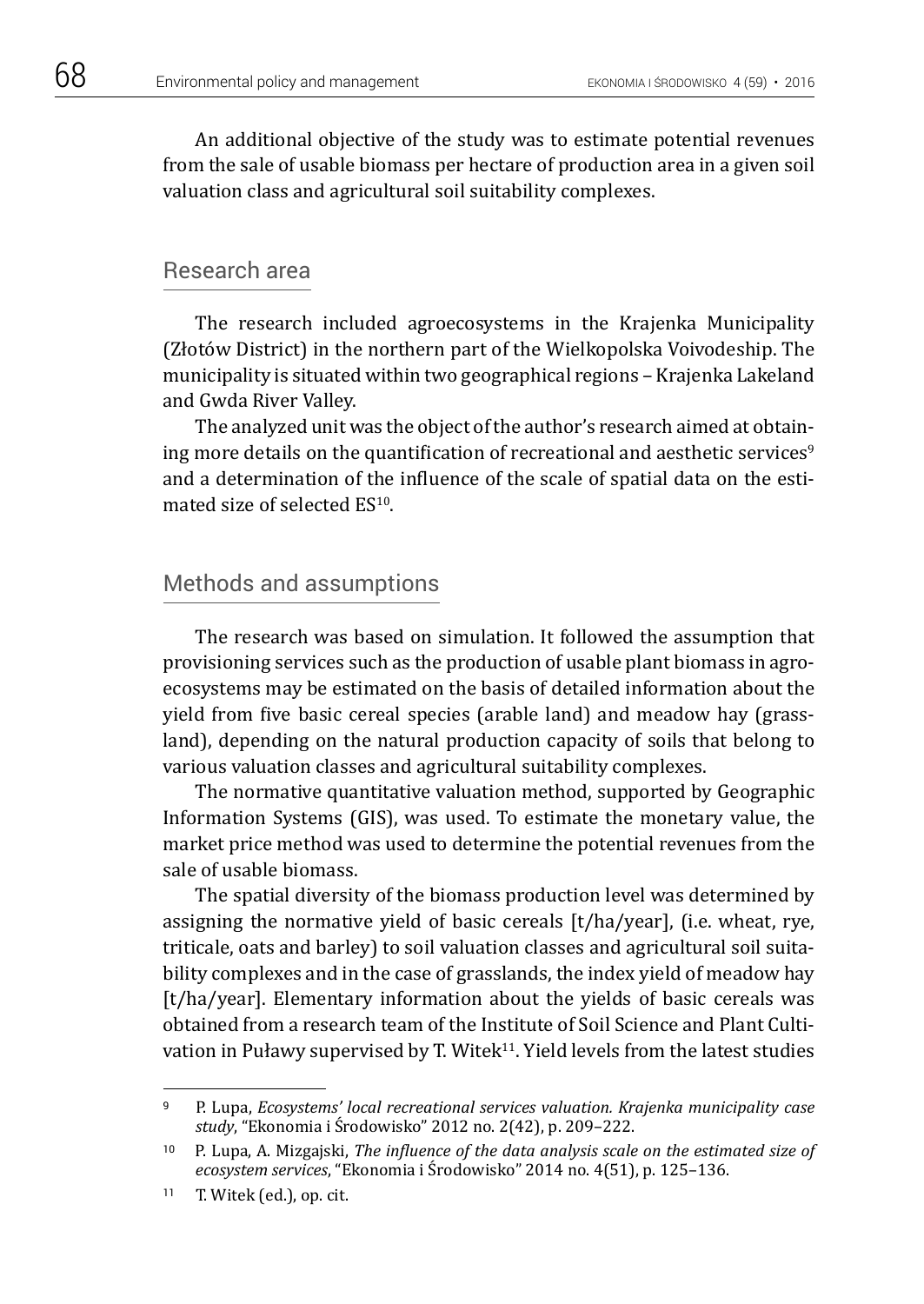on cereal productivity were the basis for proportionate adjustment of yield levels for individual classes and complexes<sup>12</sup>. For this purpose, an assumption was adopted on the constant difference in the size of basic yields between soil valuation classes of agricultural land and between agricultural soil suitability complexes. Apart from grain, as the main yield, the studies included data on the secondary yield in the form of straw was included (t/ha/year). The size of the secondary yield production was estimated according to a conversion factor as 0.48 of the primary yield<sup>13</sup>. It was the arithmetic value of the indices estimated by the cited authors. For grasslands, the size of meadow hay production was estimated by taking into account the standards defined in the thematic literature14.

The monetary valuation of the analyzed services was performed using arithmetic means of the price of agricultural products calculated on the basis of the data published by Central Statistical Office (CSO) for the 2006–2015 decade. Based on this kind of statistical data for the country, the average prices of basic cereal grain prices – PLN 574.32 per ton, basic cereal straw – PLN 266.40 per ton, meadow hay – PLN 364.52 per ton were adopted and taken into account in the valuation of provisioning services.

The spatial data about the agricultural soil suitability complexes and soil valuation classes of arable land were obtained from the Soil and Agricultural Map of the Piła Province (1:100 000) and the Land and Building Register (1:2000–1:5000) kept by the District Centre of Geodesic and Cartographic Documentation in Złotów.

Using the updated normative values of yields concerning two soil quality classification systems, spatial data from cartographic studies and GIS tools, the contours of soil valuation classes (figure 2A) were plotted on agricultural soil suitability complexes (figure 2B) and compared. In this way, new soil contours were determined, which constitute intersections of two sets of pol-

<sup>12</sup> T. Witek, K. Bukowski, *Produktywność gruntów ornych*, Puławy 1997; H. Terelak, S. Krasowicz, T. Stuczyński, *Środowisko glebowe polski i racjonalne użytkowanie rolniczej przestrzeni produkcyjnej,* Pamiętnik Puławski – Materiały Konferencji, z. 120, 2000, p. 455–469; S. Nawrocki, H. Terelak, *Bonitacja a wartość użytkowa gleb Polski*, in: S. Nawrocki, B. Dobrzański, S. Grundas (eds), *Bonitacja i klasyfikacja gleb Polski*, Lublin 2004, p. 7–10; S. Krasowicz, T. Stuczyński, A. Doroszewski, op. cit., p. 27–54.

<sup>13</sup> Index was the arithmetic mean value of the ratios estimated by: D.H. McCartney et al., *Review: The composition and availability of straw and Schaff from small grain cereals for beef cattle in western Canada*, "Canadian Journal of Animal Science" 2006 no. 86(4), 10.4141/A05-092, p. 443–455; W. Denisiuk, *Słoma – potencjał masy i energii*, "Inżynieria Rolnicza" 2008 no. 2(100), p. 23–30.

<sup>14</sup> H. Czyż, E. Niedźwiecki, M. Trzaskoś, *Charakterystyka czynników siedlisk łąkowych*, in: M. Rogalski (ed.), *Łąkarstwo*, Poznań 2004, p. 13–21; S. Bródka, A. Macias, *Kryteria i metody waloryzacji zasobów przyrodniczych*, w: S. Bródka (ed.), *Praktyczne aspekty ocen środowiska przyrodniczego*, Poznań 2010.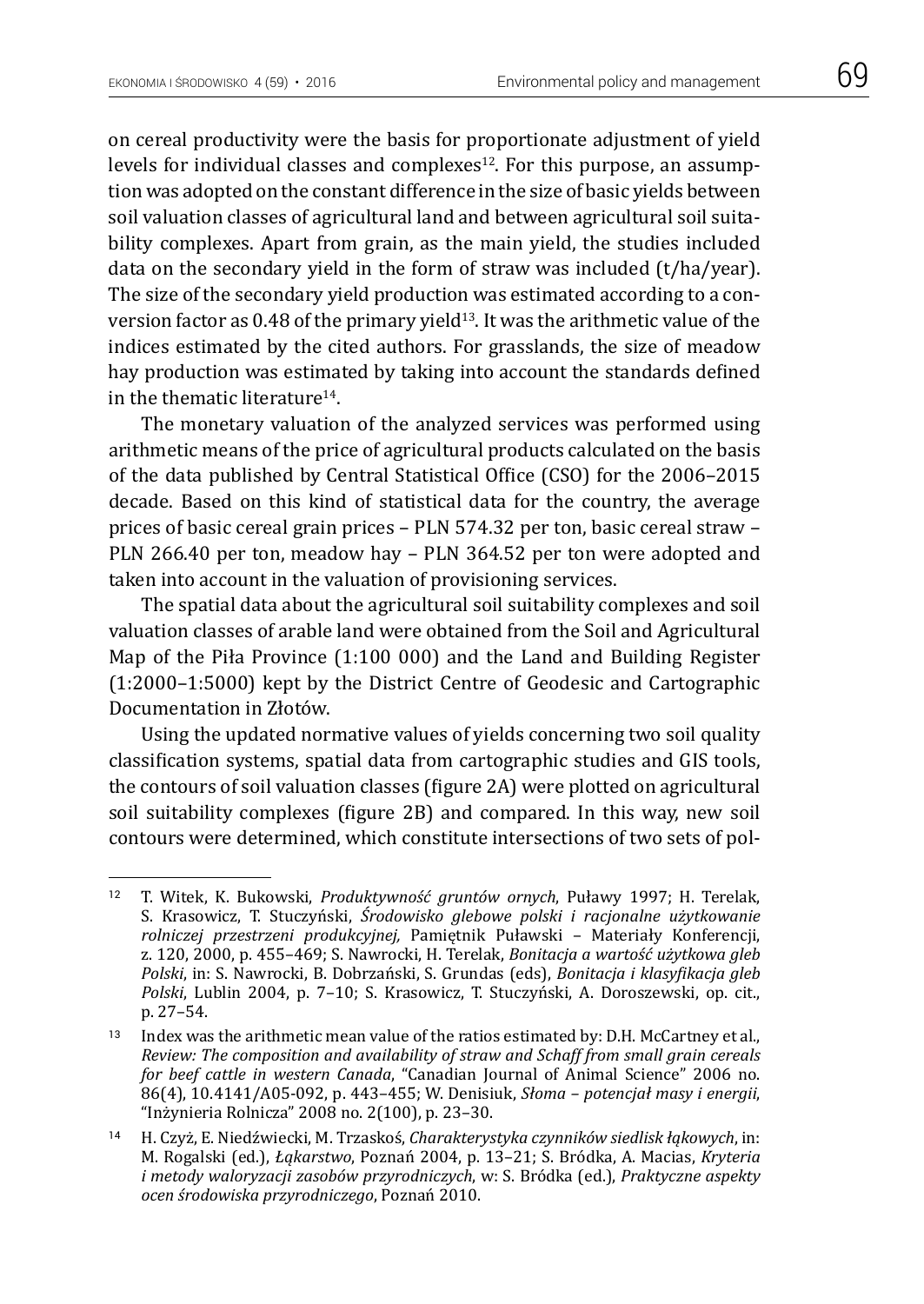ygons representing the spatial distribution of complexes and classes (figure 2C). This made it possible to determine differences in normative yields and the construction of conversion factors<sup>15</sup>.

Factors calculated in this way make it possible to convert the results of quantification of analyzed provisioning services obtained using the SAM data in a scale of 1: 100 000 into a value which would have been estimated for a given area with high probability, if the data on soil valuation classes of agricultural land from LBR had been used originally.



Figure 2. The scheme of determination of the new soil contours

<sup>&</sup>lt;sup>15</sup> The weighted average amount of yield was determined individually for each soil valuation class, based on the spatial data of soil suitability complexes. Calculated amount was compared to the normative yield assigned to a given soil valuation class (table 1 and 2).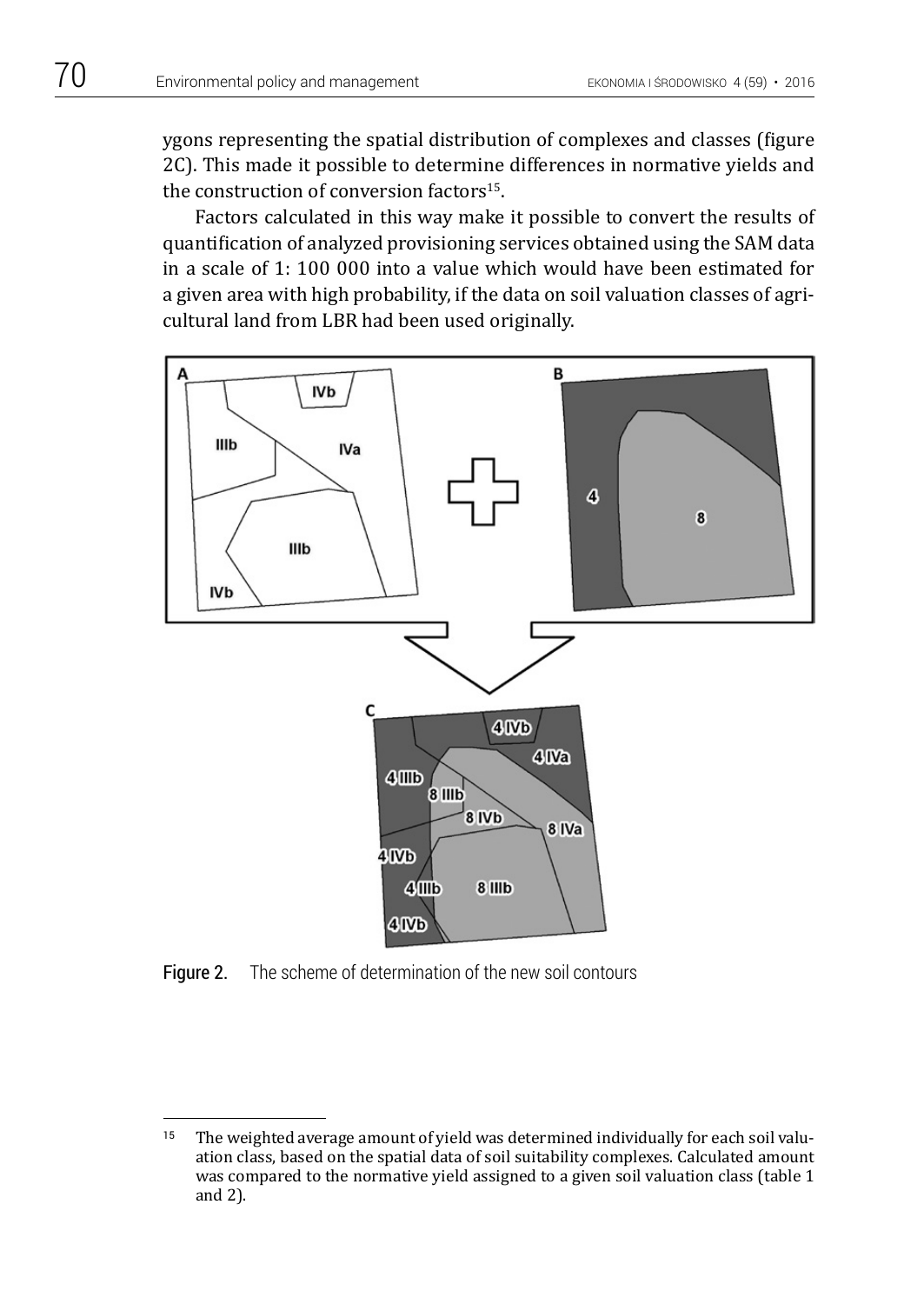### Results

### **Table 1.** Updated normative yields of basic cereals (grain and straw) with indices of potential revenue from the sale of usable biomass (arable land)

| Classification of soil quality - arable land<br>cereal grain |                                        |                 | Yields of [t/ha/year] |                 |                 | Potential revenue from<br>the sale of usable bio-<br>mass [PLN/ha/year] |                |  |
|--------------------------------------------------------------|----------------------------------------|-----------------|-----------------------|-----------------|-----------------|-------------------------------------------------------------------------|----------------|--|
|                                                              |                                        | cereal<br>straw | total                 | cereal<br>grain | cereal<br>straw | total                                                                   |                |  |
|                                                              | Soil valuation classes of arable land  |                 |                       |                 |                 |                                                                         |                |  |
| T                                                            | arable soils of the best quality       | 5,48            | 2,63                  | 8,11            | 3147            | 701                                                                     | 3848           |  |
| Ш                                                            | arable soils of very good quality      | 5,08            | 2,44                  | 7,52            | 2918            | 650                                                                     | 3568           |  |
| Illa                                                         | arable soils of good quality           | 5,01            | 2,40                  | 7,41            | 2877            | 639                                                                     | 3517           |  |
| IIIb                                                         | arable soils of medium-good quality    | 4,52            | 2,17                  | 6,69            | 2596            | 578                                                                     | 3 1 7 4        |  |
| IVa                                                          | arable soils of medium quality, higher | 3,97            | 1,90                  | 5,87            | 2 2 8 0         | 506                                                                     | 2786           |  |
| <b>IVb</b>                                                   | arable soils of medium quality, lower  | 3,41            | 1,63                  | 5,04            | 1958            | 434                                                                     | 2 3 9 3        |  |
| $\mathsf V$                                                  | arable soils of poor quality           | 2,76            | 1,33                  | 4,09            | 1585            | 354                                                                     | 1939           |  |
| VI                                                           | arable soils of the poorest quality    | 2,08            | 1,00                  | 3,08            | 1 1 9 5         | 266                                                                     | 1461           |  |
| Soil suitability complexes of arable land                    |                                        |                 |                       |                 |                 |                                                                         |                |  |
| $\mathbb{I}$                                                 | very good wheat complex                | 5,25            | 2,52                  | 7,77            | 3015            | 671                                                                     | 3687           |  |
| $\mathbf{2}$                                                 | good wheat complex                     | 4,99            | 2,39                  | 7,38            | 2866            | 637                                                                     | 3503           |  |
| $\sqrt{3}$                                                   | poor wheat complex                     | 4,01            | 1,92                  | 5,93            | 2 3 0 3         | 511                                                                     | 2815           |  |
| $\overline{4}$                                               | very good rye complex                  | 4,54            | 2,18                  | 6,72            | 2607            | 581                                                                     | 3 1 8 8        |  |
| $\sqrt{5}$                                                   | good rye complex                       | 3,81            | 1,83                  | 5,64            | 2 1 8 8         | 488                                                                     | 2676           |  |
| $6\,$                                                        | poor rye complex                       | 2,75            | 1,32                  | 4,07            | 1579            | 352                                                                     | 1931           |  |
| $\overline{7}$                                               | very poor rye complex                  | 2,55            | 1,22                  | 3,77            | 1 4 6 5         | 325                                                                     | 1790           |  |
| $\, 8$                                                       | good cereal-fodder complex             | 4,30            | 2,06                  | 6,36            | 2 4 7 0         | 549                                                                     | 3018           |  |
| $\mathsf g$                                                  | poor cereal-fodder complex             | 2,77            | 1,33                  | 4,10            | 1591            | 354                                                                     | 1945           |  |
| 10                                                           | mountain wheat complex                 | 4,98            | 2,39                  | 7,37            | 2860            | 637                                                                     | 3 4 9 7        |  |
| 11                                                           | mountain cereal complex                | 4,35            | 2,09                  | 6,44            | 2 4 9 8         | 557                                                                     | 3055           |  |
| 12                                                           | mountain oat-potatoes complex          | 3,06            | 1,47                  | 4,53            | 1757            | 392                                                                     | 2 1 4 9        |  |
| 13                                                           | mountain oat-fodder complex            | 2,05            | 0,99                  | 3,04            | 1 1 7 7         | 264                                                                     | 1441           |  |
| 14                                                           | arable land suitable for grassland     | Ļ               |                       | $\overline{a}$  | ä,              |                                                                         | $\overline{a}$ |  |

Source: own work based on literature review and CSO data.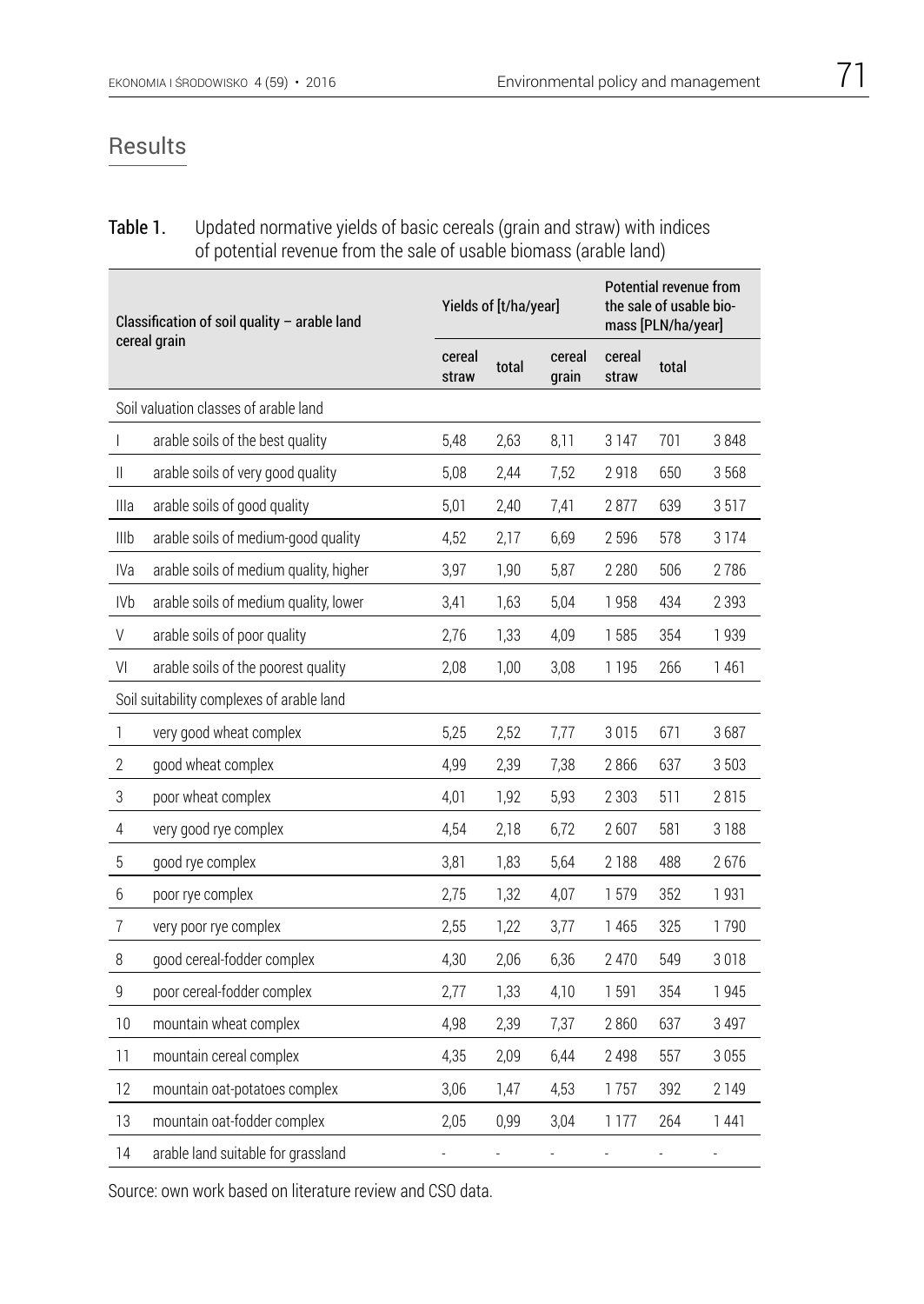Based on the literature data, the estimated value of provisioning services related to the production of plant biomass was assigned to soil valuation classes and agricultural soil suitability complexes (table 1 and 2).

On the best quality arable land (Class I), the total level of basic cereal production was determined at 8.1 t/ha, which is 2.6 times more than the yield value adopted for the poorest soils (Class VI). In the monetary aspect, the difference between the revenues from the sale of produce was nearly PLN 2400. For agricultural soil suitability complexes, the total cereal yield level on very good wheat complex was estimated at nearly 7.8 ha/t. It was 2 and 2.5 times higher than the potential yield obtained on very poor rye complex and mountain oat-fodder complex. The discrepancy between the potential revenue was nearly PLN 1900 in the first case and PLN 2200 in the second case (table 1).

Depending on the quality of soil of grasslands, the normative yield of the meadow hay was specified at 5 t/ha in Class I up to 1.5 t/ha in Class VI. The difference in the estimated revenues from the sale of such biomass reached nearly PLN 1300. The span of the meadow hay yield per hectare of grassland between the extreme complexes was nearly 3 t, while the difference between revenues was PLN 1050 (table 2).

|                                          | Classification of soil quality $-$ grasslands | Yields of meadow hay<br>[t/ha/year] | <b>Potential revenue</b><br>from the sale of usable<br>biomass [PLN/ha/year] |  |  |  |
|------------------------------------------|-----------------------------------------------|-------------------------------------|------------------------------------------------------------------------------|--|--|--|
| Soil-valuation classes of grasslands     |                                               |                                     |                                                                              |  |  |  |
|                                          | grasslands soils of the best quality          | 5,0                                 | 1823                                                                         |  |  |  |
| Ш                                        | grasslands soils of very good quality         | 4,0                                 | 1458                                                                         |  |  |  |
| $\mathbf{III}$                           | grasslands soils of good quality              | 3,0                                 | 1094                                                                         |  |  |  |
| IV                                       | grasslands soils of medium quality            | 2,0                                 | 729                                                                          |  |  |  |
| V                                        | grasslands soils of poor quality              | 1,7                                 | 620                                                                          |  |  |  |
| VI                                       | grasslands soils of the poorest quality       | 1,5                                 | 547                                                                          |  |  |  |
| Soil suitability complexes of grasslands |                                               |                                     |                                                                              |  |  |  |
| 1z                                       | very good and good grasslands                 | 4,5                                 | 1640                                                                         |  |  |  |
| 2z                                       | moderate grasslands                           | 2,5                                 | 911                                                                          |  |  |  |
| 3z                                       | poor and very poor grasslands                 | 1,6                                 | 583                                                                          |  |  |  |

Table 2. Normative yields of meadow hay with indices of potential revenue from the sale of usable biomass (grasslands)

Source: own work based on literature review and CSO data.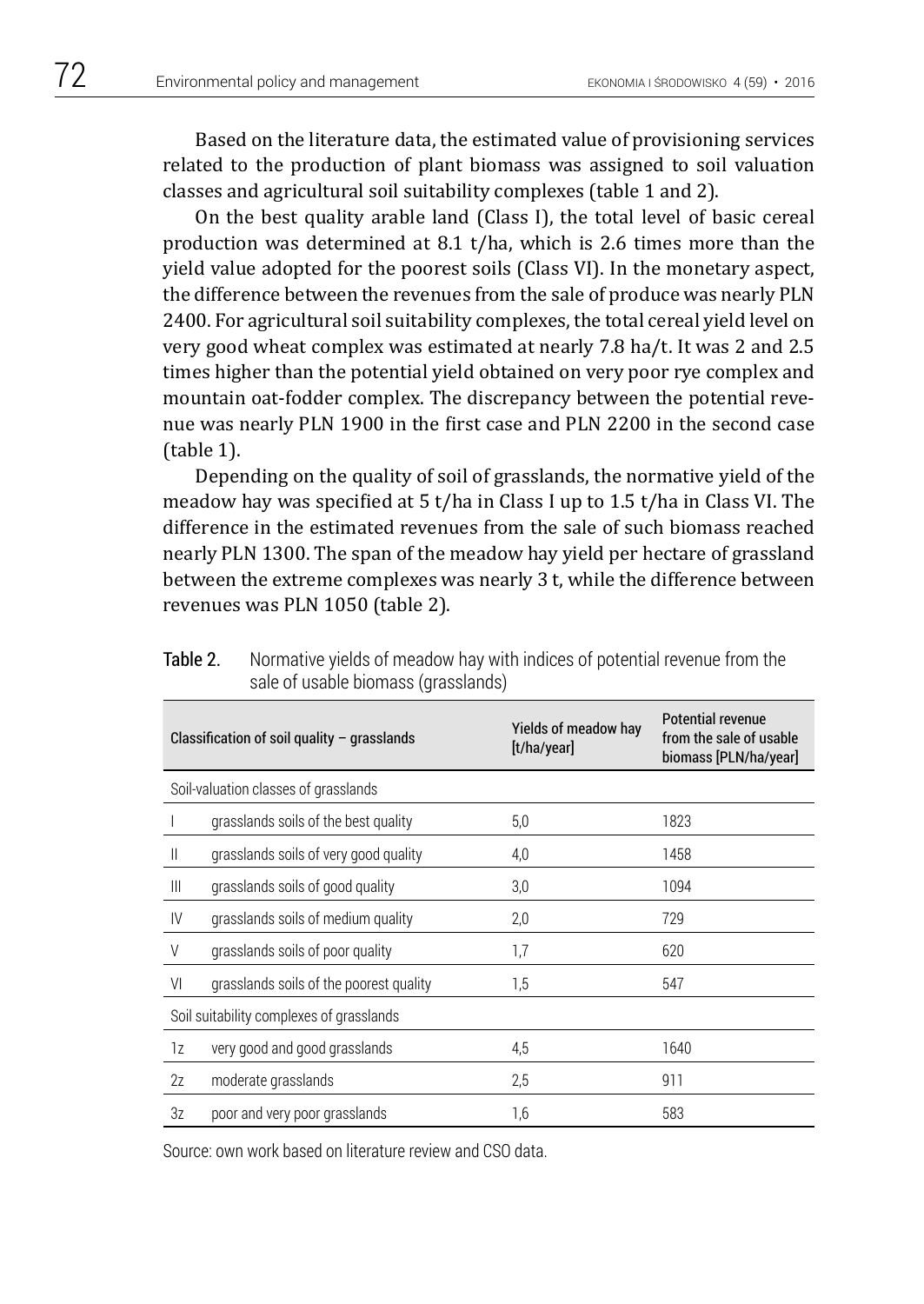### Table 3. Conversion factors of provisioning services value related to production of usable plant biomass in agroecosystems

|                                             | Classification of soil quality - arable land and grasslands | <b>Conversion factor of total yield</b><br>(for provisioning agroecosystem services) |  |  |  |  |
|---------------------------------------------|-------------------------------------------------------------|--------------------------------------------------------------------------------------|--|--|--|--|
| Soil suitability complexes of arable land * |                                                             |                                                                                      |  |  |  |  |
| 2                                           | good wheat complex                                          | 0,763                                                                                |  |  |  |  |
| $\overline{4}$                              | very good rye complex                                       | 0,822                                                                                |  |  |  |  |
| 5                                           | good rye complex                                            | 0,843                                                                                |  |  |  |  |
| 6                                           | poor rye complex                                            | 1,040                                                                                |  |  |  |  |
| $\overline{7}$                              | very poor rye complex                                       | 0,991                                                                                |  |  |  |  |
| 8                                           | good cereal-fodder complex                                  | 0,904                                                                                |  |  |  |  |
| 9                                           | poor cereal-fodder complex                                  | 1,003                                                                                |  |  |  |  |
| Soil suitability complexes of grasslands *  |                                                             |                                                                                      |  |  |  |  |
| 2z                                          | moderate grasslands                                         | 0,753                                                                                |  |  |  |  |
| 3z                                          | poor and very poor grasslands                               | 1,032                                                                                |  |  |  |  |
| Soil valuation classes of arable land **    |                                                             |                                                                                      |  |  |  |  |
| Illa                                        | arable soils of good quality                                | 0,880                                                                                |  |  |  |  |
| Illb                                        | arable soils of medium-good quality                         | 0,980                                                                                |  |  |  |  |
| <b>IVa</b>                                  | arable soils of medium quality, higher                      | 1,078                                                                                |  |  |  |  |
| <b>IVb</b>                                  | arable soils of medium quality, lower                       | 1,150                                                                                |  |  |  |  |
| $\vee$                                      | arable soils of poor quality                                | 1,220                                                                                |  |  |  |  |
| V <sub>l</sub>                              | arable soils of the poorest quality                         | 1,450                                                                                |  |  |  |  |
|                                             | Soil-valuation classes of grasslands **                     |                                                                                      |  |  |  |  |
| $\mathbf{III}$                              | grasslands soils of good quality                            | 0.833                                                                                |  |  |  |  |
| $\mathsf{IV}$                               | grasslands soils of medium quality                          | 1,248                                                                                |  |  |  |  |
| $\vee$                                      | grasslands soils of poor quality                            | 1,468                                                                                |  |  |  |  |
| VI                                          | grasslands soils of the poorest quality                     | 1,626                                                                                |  |  |  |  |

The use of a factor makes it possible to convert the quantification results for provisioning services connected with the annual production of usable biomass in agroecosystems expressed in tons of biomass per surfaces occupied by:

\* a given agricultural soil suitability complex into the size of usable biomass production, which would be estimated for a given surface if data about soil valuation classes from LBR were used; \*\* a given soil valuation class into the size of usable biomass production which would be estimated for a given surface if data about agricultural soil suitability complexes from SAM in a scale of 1:100 000 were used.

The factors developed on the basis of data obtained for agricultural land in the Krajenka municipality where no soils from complexes 1, 3, 10-14 and 1z and from the valuation classes of soils and grasslands I-II were classified.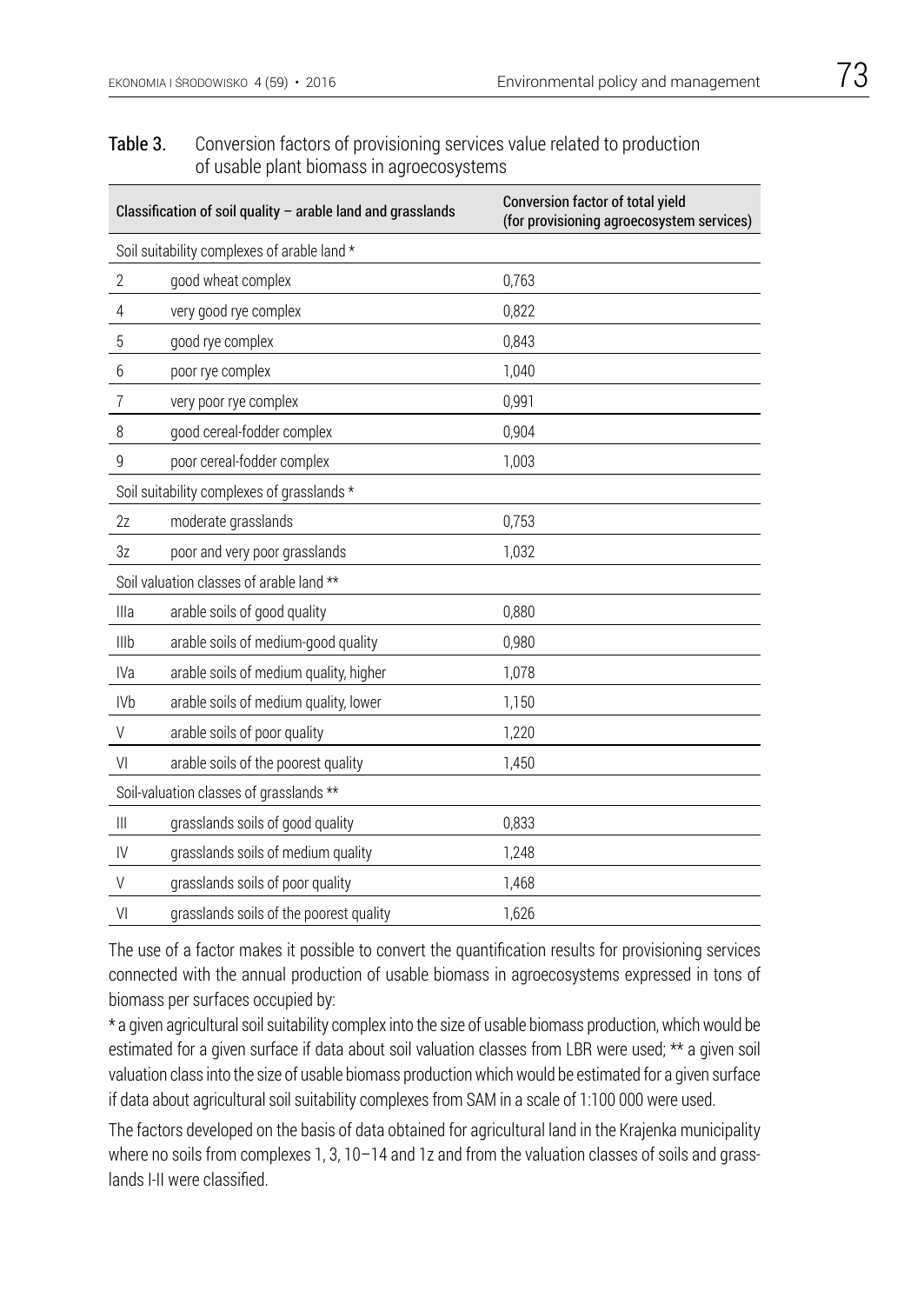In the case of soil valuation classes of arable land, the highest value of the conversion factor was estimated for the poorest arable soils (1.450) and the lowest for good arable soils (0.880). In the case of agricultural soil suitability complexes of arable land, the highest value of the conversion factor was estimated for the poor rye complex (1.040) and the lowest for the good wheat complex (0.763), (table 3).

While transforming the results of quantification from values obtained on the basis of SAM in a scale of 1:100 000 (complexes) into values which would be estimated for the same surface using data from the LBR (classes), reducing coefficients apply more often (<0). This shows that higher quantification results are obtained on the basis of data from SAM than those which were calculated for a given area using LBR data, which was confirmed in previous studies<sup>16</sup>.

### Conclusions

To quantify provisioning services of agroecosystems related to the production of usable plant biomass, it is recommended that first LBR data should be used, as it is updated on a regular basis by district centres of geodesic and cartographic documentation. Moreover, it is characterized by a higher degree of detail of its contents measured by the average size of the demarcated soil contours, which was 1.45 ha for the analyzed area and which was 64 times smaller than the value from SAM demarcations in a scale of 1:100 000. A drawback of using LBR data is the difficulty in obtaining them for larger areas, e.g. from the entire country or individual regions and the necessity of incurring high costs to gain access to such data.

While using SAM, one should consider the use of conversion factors. They make it possible to obtain similar quantification results for provisioning services using data with a considerably smaller degree of details from SAM in a scale of 1:100 000.

The updated normative yield values, together with indices of the sale of biomass, can be used for the assessment of the agroecosystem potential to provide provisioning services.

Quantification models of agroecosystem services, based on the normative basic cereal yield values are characterized by high sensitivity due to observed considerable fluctuations of the average yield in Poland and in individual regions.

Further research should be aimed at providing missing conversion factors and their testing on other research areas.

<sup>16</sup> P. Lupa, A. Mizgajski, op. cit., p. 125–136.